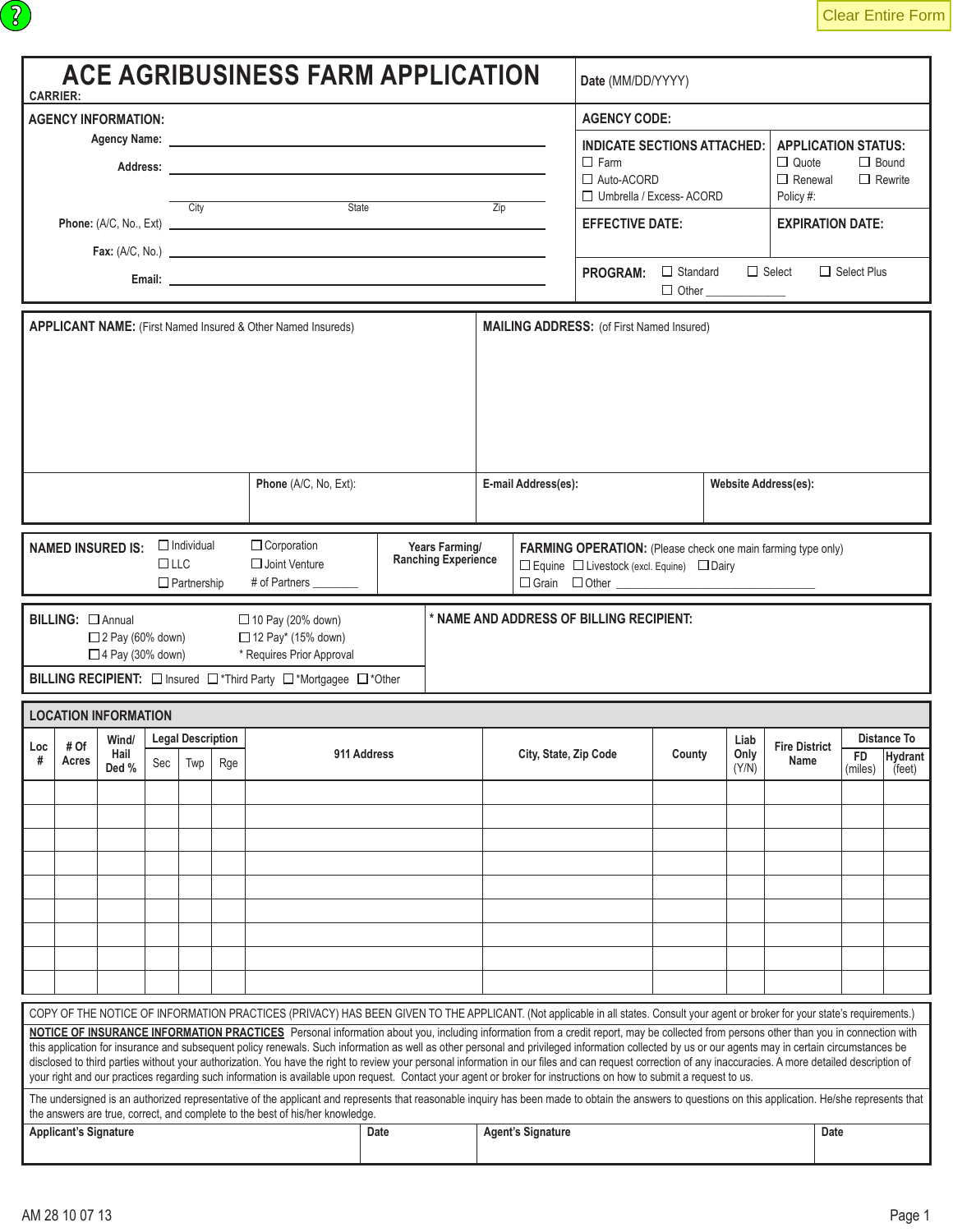|          | DWELLING (ISO COVERAGE A, B, C, & D)<br>* Attach cost estimator for each dwelling |                                              |                                    |                                                                                                                                                                                                            |       |                                                                                 |           |                 |                                          |                             |   |                      |          |                                  |                                                   |                                                                                              |                         |                   |                                                                     |                                       |
|----------|-----------------------------------------------------------------------------------|----------------------------------------------|------------------------------------|------------------------------------------------------------------------------------------------------------------------------------------------------------------------------------------------------------|-------|---------------------------------------------------------------------------------|-----------|-----------------|------------------------------------------|-----------------------------|---|----------------------|----------|----------------------------------|---------------------------------------------------|----------------------------------------------------------------------------------------------|-------------------------|-------------------|---------------------------------------------------------------------|---------------------------------------|
|          |                                                                                   |                                              |                                    | <b>Type of Construction</b>                                                                                                                                                                                |       |                                                                                 |           |                 |                                          | <b>Dwelling</b>             |   |                      |          |                                  | If 30 years old or more,                          |                                                                                              |                         |                   |                                                                     | <b>Protective Devices</b>             |
| Loc<br># | Dwlg<br>#                                                                         | Year<br><b>Built</b>                         | Square<br>Foot                     | (If mobile home, attach<br>questionnaire)                                                                                                                                                                  |       |                                                                                 | Roof Type | Type of<br>Heat |                                          | <b>Type</b><br>(1, 2, or 3) |   |                      |          |                                  | when was it updated for:                          |                                                                                              | # of<br><b>Families</b> |                   |                                                                     | (Refer to Farm Quote for<br>examples) |
|          |                                                                                   |                                              |                                    |                                                                                                                                                                                                            |       |                                                                                 |           |                 |                                          |                             |   | Heat                 |          | Wiring                           | Plumbing                                          | Roofing                                                                                      |                         |                   |                                                                     |                                       |
|          |                                                                                   |                                              |                                    |                                                                                                                                                                                                            |       |                                                                                 |           |                 |                                          |                             |   |                      |          |                                  |                                                   |                                                                                              |                         |                   |                                                                     |                                       |
|          |                                                                                   |                                              |                                    |                                                                                                                                                                                                            |       |                                                                                 |           |                 |                                          |                             |   |                      |          |                                  |                                                   |                                                                                              |                         |                   |                                                                     |                                       |
|          |                                                                                   |                                              |                                    |                                                                                                                                                                                                            |       |                                                                                 |           |                 |                                          |                             |   |                      |          |                                  |                                                   |                                                                                              |                         |                   |                                                                     |                                       |
|          |                                                                                   |                                              |                                    |                                                                                                                                                                                                            |       |                                                                                 |           |                 |                                          |                             |   |                      |          |                                  |                                                   |                                                                                              |                         |                   |                                                                     |                                       |
|          |                                                                                   |                                              |                                    | DWELLING (ISO COVERAGE A, B, C, & D) - continued                                                                                                                                                           |       |                                                                                 |           |                 |                                          |                             |   |                      |          |                                  |                                                   |                                                                                              |                         |                   |                                                                     |                                       |
|          |                                                                                   |                                              |                                    |                                                                                                                                                                                                            |       |                                                                                 |           | Valuation       |                                          |                             |   |                      |          | Cov A:                           |                                                   | Cov B:                                                                                       |                         |                   | Cov <sub>C:</sub>                                                   | Cov D:                                |
| Loc<br># | Dwlg<br>#                                                                         |                                              |                                    | Program<br>(Standard, Select, Select Plus, Other)                                                                                                                                                          |       | <b>Dwelling</b><br>Occupancy                                                    | Cov       | Cov             |                                          | <b>Deductible</b>           |   | Perils <sup>11</sup> |          | <b>Dwelling</b>                  |                                                   | <b>Other Structures</b>                                                                      |                         |                   | <b>Household Personal</b>                                           | Loss of Use                           |
|          |                                                                                   |                                              |                                    |                                                                                                                                                                                                            |       |                                                                                 | A*        | $C^{**}$        |                                          |                             |   |                      |          | Limit                            |                                                   | Limit                                                                                        |                         |                   | <b>Property Limit</b>                                               | Limit                                 |
|          |                                                                                   |                                              |                                    |                                                                                                                                                                                                            |       |                                                                                 |           |                 |                                          |                             |   |                      | \$       |                                  |                                                   | \$                                                                                           |                         | \$                |                                                                     | \$                                    |
|          |                                                                                   |                                              |                                    |                                                                                                                                                                                                            |       |                                                                                 |           |                 |                                          |                             |   |                      | \$       |                                  |                                                   | \$                                                                                           |                         | \$                |                                                                     | \$                                    |
|          |                                                                                   |                                              |                                    |                                                                                                                                                                                                            |       |                                                                                 |           |                 |                                          |                             |   |                      | \$       |                                  |                                                   | \$                                                                                           |                         | \$                |                                                                     | \$                                    |
|          |                                                                                   |                                              |                                    |                                                                                                                                                                                                            |       |                                                                                 |           |                 |                                          |                             |   |                      | \$<br>\$ |                                  |                                                   | \$<br>\$                                                                                     |                         | \$<br>\$          |                                                                     | \$<br>\$                              |
|          |                                                                                   |                                              |                                    |                                                                                                                                                                                                            |       |                                                                                 |           |                 |                                          |                             |   |                      |          |                                  |                                                   |                                                                                              |                         |                   |                                                                     |                                       |
|          |                                                                                   |                                              |                                    | DWELLING (ISO COVERAGE A, B, C, & D) - continued                                                                                                                                                           |       |                                                                                 |           |                 |                                          |                             |   |                      |          |                                  |                                                   |                                                                                              |                         |                   |                                                                     |                                       |
| Loc      | Dwlg                                                                              | <b>Mine</b>                                  | Supplemental<br>Earthquake<br>Heat |                                                                                                                                                                                                            |       |                                                                                 |           |                 |                                          |                             |   |                      |          |                                  | <b>Replacement Cost Protection</b>                |                                                                                              |                         |                   |                                                                     |                                       |
| #        | #                                                                                 | <b>Subsidence</b>                            |                                    | (Y/N)<br><b>Sump Overflow</b><br><b>Special Loss</b><br><b>Contents Rental</b><br>$IG\%^{\dagger}$<br>(Attach<br>to Others Theft<br>and Backup<br>Settlement (%)                                           |       |                                                                                 |           |                 |                                          |                             | Α | B                    |          |                                  | C                                                 |                                                                                              |                         |                   |                                                                     |                                       |
|          |                                                                                   |                                              |                                    | questionnaire)                                                                                                                                                                                             | Cov A | Cov <sub>C</sub>                                                                |           |                 |                                          |                             |   |                      |          |                                  |                                                   |                                                                                              | \$                      |                   |                                                                     |                                       |
|          |                                                                                   | $\Box Y \Box N$<br>$\Box Y \Box N$           |                                    | $\Box Y \Box N$<br>$\Box Y \Box N$                                                                                                                                                                         |       |                                                                                 |           |                 | $\Box Y \Box N$<br>$\Box$ $Y$ $\Box$ $N$ |                             |   |                      |          |                                  | $\Box Y \Box N$<br>$\Box$ $Y$ $\Box$ $N$          | \$<br>\$                                                                                     |                         | \$                |                                                                     | \$<br>\$                              |
|          |                                                                                   | $\Box Y \Box N$                              |                                    | $\Box Y \Box N$                                                                                                                                                                                            |       |                                                                                 |           |                 | $\Box$ $Y$ $\Box$ $N$                    |                             |   |                      |          |                                  | $\Box$ $Y$ $\Box$ $N$                             | \$                                                                                           |                         | \$                |                                                                     | \$                                    |
|          |                                                                                   | $\Box Y \Box N$                              |                                    | $\Box Y \Box N$                                                                                                                                                                                            |       |                                                                                 |           |                 | $\Box$ $Y$ $\Box$ $N$                    |                             |   |                      |          |                                  | $\Box$ $Y$ $\Box$ $N$                             | \$                                                                                           |                         | \$                |                                                                     | \$                                    |
|          |                                                                                   | $\Box Y \Box N$                              |                                    | $\Box Y \Box N$                                                                                                                                                                                            |       |                                                                                 |           |                 | $\Box Y \Box N$                          |                             |   |                      |          |                                  | $\Box Y \Box N$                                   | \$                                                                                           |                         | \$                |                                                                     | \$                                    |
|          |                                                                                   |                                              |                                    | Valuation Coverage A: RC=Replacement Cost; ERC=Extended Replacement Cost; ACV=Actual Cash Value; FBV=Functional Building Valuation.<br>** Valuation Coverage C: RC=Replacement Cost; ACV=Actual Cash Value |       |                                                                                 |           |                 |                                          |                             |   |                      |          |                                  |                                                   | <sup>†</sup> Available Inflation Guard %: 4, 6, 8, 10 <sup>+†</sup> Perils: B=Basic BR=Broad |                         |                   | S=Special S/BR=Special/Broad                                        |                                       |
|          |                                                                                   | <b>UNOCCUPANCY AND VACANCY</b>               |                                    |                                                                                                                                                                                                            |       |                                                                                 |           |                 |                                          |                             |   |                      |          |                                  |                                                   |                                                                                              |                         |                   |                                                                     |                                       |
|          |                                                                                   |                                              |                                    | A. Certain causes of loss are excluded with respect to buildings or structures vacant more than 30 consecutive days. Use 'Waiver of Vacancy' to extend                                                     |       |                                                                                 |           |                 |                                          |                             |   |                      |          |                                  |                                                   |                                                                                              |                         |                   | □ Does Not Apply                                                    |                                       |
|          |                                                                                   | coverage beyond 30 days.                     |                                    |                                                                                                                                                                                                            |       |                                                                                 |           |                 |                                          |                             |   |                      |          |                                  |                                                   |                                                                                              |                         |                   | □ Waiver of Vacancy                                                 |                                       |
|          |                                                                                   |                                              |                                    | B. A loss condition reduces the applicable Limit of Insurance by 50% if a building or structure is unoccupied or vacant more than 120 consecutive days. Use                                                |       |                                                                                 |           |                 |                                          |                             |   |                      |          |                                  |                                                   |                                                                                              |                         |                   | □ Waiver of Unoccupancy                                             |                                       |
|          |                                                                                   |                                              |                                    | 'Waiver of Unoccupancy and Vacancy' to waive the Unoccupancy and Vacancy Loss Condition for periods of vacancy and unoccupancy beyond 120 days.<br><b>Unoccupancy or Vacancy</b>                           |       |                                                                                 |           |                 |                                          |                             |   |                      |          |                                  | Ends:                                             |                                                                                              |                         |                   | and Vacancy                                                         |                                       |
| Dwlg#:   |                                                                                   |                                              |                                    |                                                                                                                                                                                                            |       |                                                                                 |           | Starts:         |                                          |                             |   |                      |          |                                  |                                                   |                                                                                              |                         |                   |                                                                     |                                       |
|          |                                                                                   | <b>MORTGAGEE INFORMATION</b>                 |                                    |                                                                                                                                                                                                            |       |                                                                                 |           |                 |                                          |                             |   |                      |          |                                  |                                                   |                                                                                              |                         |                   |                                                                     |                                       |
| Dwlg#    |                                                                                   | $\Box$ Mortgagee<br>$\Box$ Loss Payee        |                                    | <b>Name and Address</b>                                                                                                                                                                                    |       |                                                                                 |           |                 |                                          |                             |   | Dwlg#                |          | $\Box$ Mortgagee<br>□ Loss Payee |                                                   | <b>Name and Address</b>                                                                      |                         |                   |                                                                     |                                       |
|          |                                                                                   | □ Lender's Loss Payee<br>□ Contract for Sale |                                    |                                                                                                                                                                                                            |       |                                                                                 |           |                 |                                          |                             |   |                      |          |                                  | □ Lender's Loss Payee<br>$\Box$ Contract for Sale |                                                                                              |                         |                   |                                                                     |                                       |
|          |                                                                                   |                                              |                                    |                                                                                                                                                                                                            |       |                                                                                 |           |                 |                                          |                             |   |                      |          |                                  |                                                   |                                                                                              |                         |                   |                                                                     |                                       |
|          |                                                                                   | <b>SCHEDULED PERSONAL ITEMS</b>              |                                    | Type: 1. Jewelry, 2. Furs, 3. Cameras, 4. Musical Instruments, 5. Silverware, 6. Fine Arts, 7. Golf Equipment, 8. Stamps, 9. Coins, 10. Firearms, 11. Other                                                |       |                                                                                 |           |                 |                                          |                             |   |                      |          |                                  |                                                   |                                                                                              |                         |                   | * Refer to FarmQuote for included increased special property limits |                                       |
| Dwlg#    |                                                                                   | Type #                                       |                                    |                                                                                                                                                                                                            |       | Description of Item (Serial # if any) - Attach Appraisal for Items Over \$5,000 |           |                 |                                          |                             |   |                      |          |                                  |                                                   |                                                                                              |                         | <b>Deductible</b> |                                                                     | <b>Limit of Insurance</b>             |
|          |                                                                                   |                                              |                                    |                                                                                                                                                                                                            |       |                                                                                 |           |                 |                                          |                             |   |                      |          |                                  |                                                   |                                                                                              |                         |                   | \$                                                                  |                                       |
|          |                                                                                   |                                              |                                    |                                                                                                                                                                                                            |       |                                                                                 |           |                 |                                          |                             |   |                      |          |                                  |                                                   |                                                                                              |                         |                   | \$                                                                  |                                       |
|          |                                                                                   |                                              |                                    |                                                                                                                                                                                                            |       |                                                                                 |           |                 |                                          |                             |   |                      |          |                                  |                                                   |                                                                                              |                         |                   | \$                                                                  |                                       |
|          |                                                                                   |                                              | \$                                 |                                                                                                                                                                                                            |       |                                                                                 |           |                 |                                          |                             |   |                      |          |                                  |                                                   |                                                                                              |                         |                   |                                                                     |                                       |
|          |                                                                                   |                                              |                                    |                                                                                                                                                                                                            |       |                                                                                 |           |                 |                                          |                             |   |                      |          |                                  |                                                   | \$                                                                                           |                         |                   |                                                                     |                                       |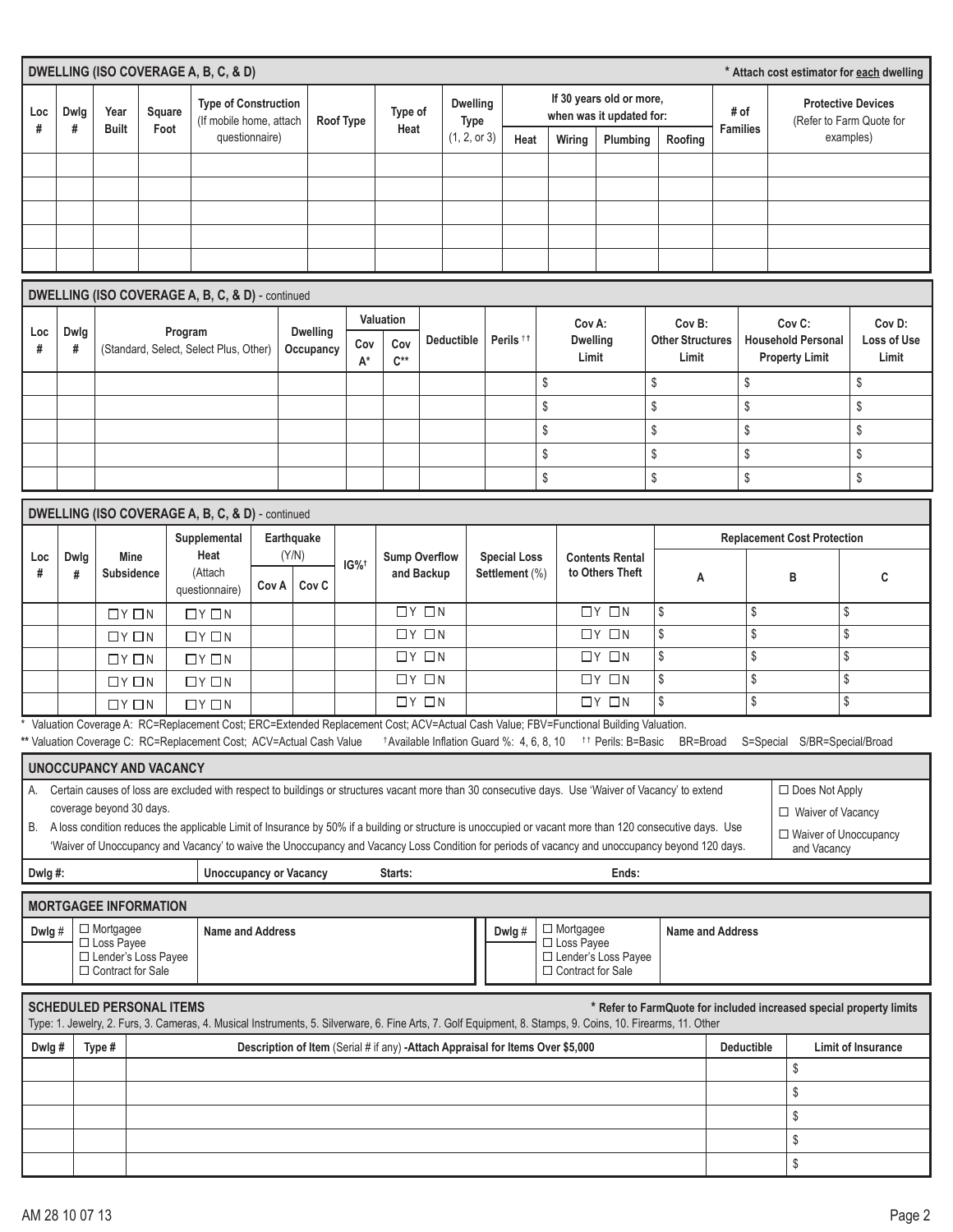|          |                 | <b>SCHEDULED FARM PERSONAL PROPERTY (ISO COVERAGE E)</b>                                                                                                                                                 |                     |                        |                         |          |                    |                           |  |                 |                        |                                                 |                                              |                                                                                    |                             |                         |                                                          |
|----------|-----------------|----------------------------------------------------------------------------------------------------------------------------------------------------------------------------------------------------------|---------------------|------------------------|-------------------------|----------|--------------------|---------------------------|--|-----------------|------------------------|-------------------------------------------------|----------------------------------------------|------------------------------------------------------------------------------------|-----------------------------|-------------------------|----------------------------------------------------------|
| Loc<br># | Item<br>#       | Description<br>(If applicable, include year, make, model, and serial number)                                                                                                                             |                     |                        |                         |          |                    |                           |  |                 | Away From<br>Premises* | <b>Deductible</b>                               | Perils**                                     | Foreign<br>Object                                                                  | Cab<br>Glass                |                         | Limit of<br>Insurance                                    |
|          |                 |                                                                                                                                                                                                          |                     |                        |                         |          |                    |                           |  |                 | $\Box Y \Box N$        |                                                 |                                              | $\Box Y \Box N$                                                                    | $\Box$ $\vee$ $\Box$ $\vee$ | $\mathbb{S}$            |                                                          |
|          |                 |                                                                                                                                                                                                          |                     |                        |                         |          |                    |                           |  |                 | $\Box Y \Box N$        |                                                 |                                              | $\Box Y \Box N$                                                                    | $\Box Y \Box N$             | \$                      |                                                          |
|          |                 |                                                                                                                                                                                                          |                     |                        |                         |          |                    |                           |  |                 | $\Box Y \Box N$        |                                                 |                                              | $\Box Y \Box N$                                                                    | $\Box Y \Box N$             | $\sqrt[6]{\frac{1}{2}}$ |                                                          |
|          |                 |                                                                                                                                                                                                          |                     |                        |                         |          |                    |                           |  |                 | $\Box Y \Box N$        |                                                 |                                              | $\Box Y \Box N$                                                                    | $\Box Y \Box N$             | \$                      |                                                          |
|          |                 |                                                                                                                                                                                                          |                     |                        |                         |          |                    |                           |  |                 | $\Box Y \Box N$        |                                                 |                                              | $\Box Y \Box N$                                                                    | $\Box$ $\vee$ $\Box$ $\vee$ | \$                      |                                                          |
|          |                 |                                                                                                                                                                                                          |                     |                        |                         |          |                    |                           |  |                 | $\Box Y \Box N$        |                                                 |                                              | $\Box Y \Box N$                                                                    | $\Box Y \Box N$             | \$                      |                                                          |
|          |                 |                                                                                                                                                                                                          |                     |                        |                         |          |                    |                           |  |                 | $\Box Y \Box N$        |                                                 |                                              | $\Box Y \Box N$                                                                    | $\Box Y \Box N$             | \$                      |                                                          |
|          |                 |                                                                                                                                                                                                          |                     |                        |                         |          |                    |                           |  |                 | $\Box Y \Box N$        |                                                 |                                              | $\Box Y \Box N$                                                                    | $\Box Y \Box N$             | \$                      |                                                          |
|          |                 |                                                                                                                                                                                                          |                     |                        |                         |          |                    |                           |  |                 | $\Box$ $Y$ $\Box$ $N$  |                                                 |                                              | $\Box Y \Box N$                                                                    | $\Box Y \Box N$             | \$                      |                                                          |
|          |                 |                                                                                                                                                                                                          |                     |                        |                         |          |                    |                           |  |                 | $\Box Y \Box N$        |                                                 |                                              | $\Box Y \Box N$                                                                    | $\Box Y \Box N$             | \$                      |                                                          |
|          |                 | Animal Collision Only □<br>Does not apply to Livestock or Machinery ** Perils: B=Basic BR=Broad                                                                                                          |                     | <b>Type of Animal:</b> |                         |          |                    | S=Special                 |  | Limit Per Head: |                        |                                                 | # of Head:                                   |                                                                                    | Total Limit: \$             |                         |                                                          |
|          |                 |                                                                                                                                                                                                          |                     |                        |                         |          |                    |                           |  |                 |                        |                                                 |                                              |                                                                                    |                             |                         |                                                          |
|          |                 | PEAK SEASON - FARM PERSONAL PROPERTY (ISO COVERAGE E)                                                                                                                                                    |                     |                        |                         |          |                    |                           |  |                 |                        |                                                 |                                              | HAY - SCHEDULED (\$100,000 limit/stack with 100 ft. of clear space between stacks) |                             |                         |                                                          |
|          |                 | <b>Months</b>                                                                                                                                                                                            |                     | <b>Property Type</b>   |                         |          | Limit of Insurance |                           |  | Loc#            |                        | <b>Description</b>                              | Ded                                          | <b>Spontaneous Combustion</b>                                                      |                             |                         | Limit of Insurance                                       |
|          |                 |                                                                                                                                                                                                          |                     |                        |                         | \$<br>\$ |                    |                           |  |                 |                        |                                                 |                                              | $\Box Y \Box N$                                                                    |                             | \$<br>\$                |                                                          |
|          |                 |                                                                                                                                                                                                          |                     |                        |                         |          |                    |                           |  |                 |                        |                                                 |                                              | $\Box Y \Box N$                                                                    |                             |                         |                                                          |
|          |                 |                                                                                                                                                                                                          |                     |                        |                         | \$       |                    |                           |  |                 |                        |                                                 |                                              | $\Box$ $Y$ $\Box$ $N$                                                              |                             | \$                      |                                                          |
|          |                 | <b>RECREATIONAL VEHICLES</b>                                                                                                                                                                             |                     |                        |                         |          |                    |                           |  |                 |                        |                                                 |                                              |                                                                                    |                             |                         |                                                          |
|          | Item            | <b>Description</b>                                                                                                                                                                                       |                     |                        |                         |          |                    |                           |  |                 |                        |                                                 |                                              | Liability                                                                          | Phys                        |                         | Limit of                                                 |
| Loc<br># | #               | (include make/model, & for boats indicate navigational period)                                                                                                                                           |                     |                        |                         |          | Year               |                           |  | Serial #        | CC/HP                  | Length                                          | Type of<br>Motor                             | (off premises)                                                                     | Dam                         | Ded                     | Insurance                                                |
|          |                 |                                                                                                                                                                                                          |                     |                        |                         |          |                    |                           |  |                 |                        |                                                 |                                              | (Y/N)                                                                              | (Y/N)                       |                         | \$                                                       |
|          |                 |                                                                                                                                                                                                          |                     |                        |                         |          |                    |                           |  |                 |                        |                                                 |                                              |                                                                                    |                             |                         | \$                                                       |
|          |                 |                                                                                                                                                                                                          |                     |                        |                         |          |                    |                           |  |                 |                        |                                                 |                                              |                                                                                    |                             |                         | \$                                                       |
|          |                 |                                                                                                                                                                                                          |                     |                        |                         |          |                    |                           |  |                 |                        |                                                 |                                              |                                                                                    |                             |                         | \$                                                       |
|          |                 |                                                                                                                                                                                                          |                     |                        |                         |          |                    |                           |  |                 |                        |                                                 |                                              |                                                                                    |                             |                         |                                                          |
|          |                 | ADDITIONAL INTEREST/CERTIFICATE RECIPIENT                                                                                                                                                                | $\Box$ Loss Payee   |                        |                         |          |                    |                           |  |                 |                        | □ Loss Payee                                    |                                              |                                                                                    |                             |                         |                                                          |
|          | $E$ Item #      |                                                                                                                                                                                                          | □ Contract for Sale | □ Lender's Loss Payee  | <b>Name and Address</b> |          |                    |                           |  |                 | E Item#                |                                                 | □ Lender's Loss Payee<br>□ Contract for Sale | <b>Name and Address</b>                                                            |                             |                         |                                                          |
|          |                 | UNSCHEDULED FARM PERSONAL PROPERTY (ISO COVERAGE F) - ACV VALUATION                                                                                                                                      |                     |                        |                         |          |                    |                           |  |                 |                        |                                                 |                                              |                                                                                    |                             |                         | * Please attach blanket inventory                        |
|          |                 | (Irrigation Equipment, Combines, Cotton Pickers, Hay, Four-Wheeler ATVs, and Computers must be scheduled under Coverage E.)                                                                              |                     |                        |                         |          |                    |                           |  |                 |                        |                                                 |                                              |                                                                                    |                             |                         |                                                          |
| ltem     |                 |                                                                                                                                                                                                          |                     | Perils*                | <b>Deductible</b>       |          |                    | <b>Limit of Insurance</b> |  |                 |                        | <b>Excluded Property/Items From Coverage F:</b> |                                              |                                                                                    |                             |                         |                                                          |
|          |                 | Livestock (Basic and Broad only)                                                                                                                                                                         |                     |                        |                         | \$       |                    |                           |  |                 |                        | <b>CAB GLASS - ISO COVERAGE F</b>               |                                              |                                                                                    |                             |                         |                                                          |
|          |                 | <b>Other than Livestock</b>                                                                                                                                                                              |                     |                        |                         | \$       |                    |                           |  |                 | Model                  |                                                 | Serial #                                     | <b>Type</b>                                                                        |                             |                         | Year                                                     |
|          | Perils: B=Basic | BR=Broad S=Special                                                                                                                                                                                       |                     |                        | <b>TOTAL</b>            | \$       |                    |                           |  |                 |                        |                                                 |                                              |                                                                                    |                             |                         |                                                          |
|          |                 | PEAK SEASON - FARM PERSONAL PROPERTY (ISO COVERAGE F)                                                                                                                                                    |                     |                        |                         |          |                    |                           |  |                 |                        |                                                 |                                              |                                                                                    |                             |                         |                                                          |
|          |                 | <b>Months</b><br><b>Property Type</b><br>Limit of Insurance                                                                                                                                              |                     |                        |                         |          |                    |                           |  |                 |                        |                                                 |                                              |                                                                                    |                             |                         |                                                          |
|          |                 |                                                                                                                                                                                                          |                     |                        |                         | \$       |                    |                           |  |                 |                        |                                                 |                                              |                                                                                    |                             |                         |                                                          |
|          |                 |                                                                                                                                                                                                          |                     |                        |                         | \$       |                    |                           |  |                 |                        |                                                 |                                              |                                                                                    |                             |                         |                                                          |
|          |                 |                                                                                                                                                                                                          |                     |                        |                         | $\,$     |                    |                           |  |                 |                        |                                                 |                                              |                                                                                    |                             |                         |                                                          |
|          |                 |                                                                                                                                                                                                          |                     |                        |                         |          |                    |                           |  |                 |                        |                                                 |                                              |                                                                                    |                             |                         |                                                          |
|          |                 | ADDITIONAL INTEREST/CERTIFICATE RECIPIENT                                                                                                                                                                |                     |                        |                         |          |                    |                           |  |                 |                        |                                                 |                                              |                                                                                    |                             |                         | * Only two additional interests available for coverage F |
|          |                 | $\Box$ Loss Payee<br>$\Box$ Loss Payee<br><b>Name and Address</b><br><b>F</b> Item Description<br><b>Name and Address</b><br><b>F</b> Item Description<br>□ Lender's Loss Payee<br>□ Lender's Loss Payee |                     |                        |                         |          |                    |                           |  |                 |                        |                                                 |                                              |                                                                                    |                             |                         |                                                          |

□ Contract for Sale

□ Contract for Sale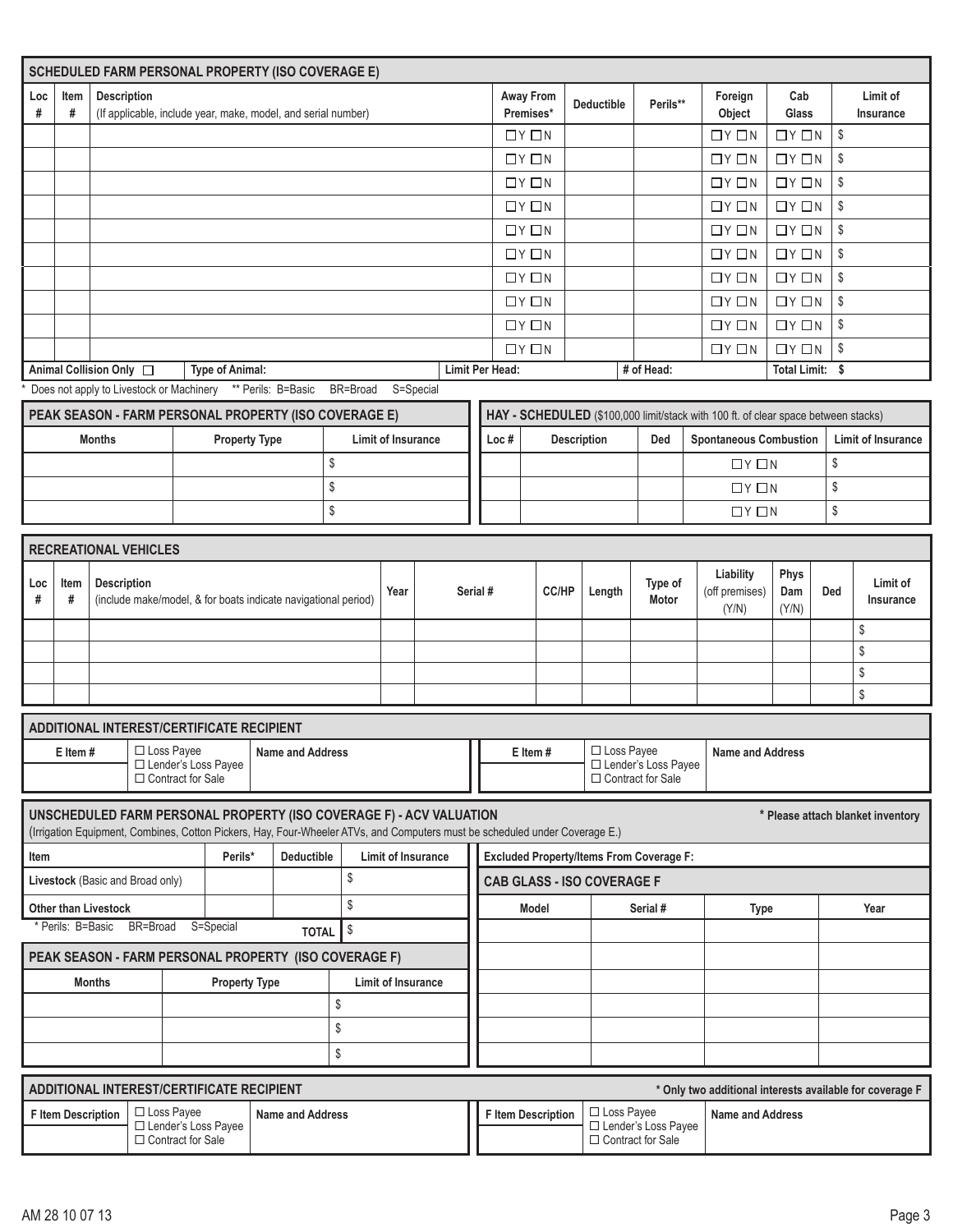| <b>FARM BARNS, BUILDINGS AND STRUCTURES (ISO COVERAGE G)</b> |       |             |                      |                |                         |           |             |                 | * Attach cost estimator for each replacement cost structure        |
|--------------------------------------------------------------|-------|-------------|----------------------|----------------|-------------------------|-----------|-------------|-----------------|--------------------------------------------------------------------|
| Loc#                                                         | Bldg# | Description | Year<br><b>Built</b> | Square<br>Foot | Type of<br>Construction | Roof Type | Roof<br>Age | Type of<br>Heat | <b>Protective Devices</b><br>(Refer to Farm Quote for<br>examples) |
|                                                              |       |             |                      |                |                         |           |             |                 |                                                                    |
|                                                              |       |             |                      |                |                         |           |             |                 |                                                                    |
|                                                              |       |             |                      |                |                         |           |             |                 |                                                                    |
|                                                              |       |             |                      |                |                         |           |             |                 |                                                                    |
|                                                              |       |             |                      |                |                         |           |             |                 |                                                                    |
|                                                              |       |             |                      |                |                         |           |             |                 |                                                                    |
|                                                              |       |             |                      |                |                         |           |             |                 |                                                                    |
|                                                              |       |             |                      |                |                         |           |             |                 |                                                                    |
|                                                              |       |             |                      |                |                         |           |             |                 |                                                                    |
|                                                              |       |             |                      |                |                         |           |             |                 |                                                                    |
|                                                              |       |             |                      |                |                         |           |             |                 |                                                                    |

## **FARM BARNS, BUILDINGS AND STRUCTURES (ISO COVERAGE G) -** continued

|      | Bldg#<br>$IG\%^{\dagger}$ | EQ <sup>tt</sup> | Mine                          |    | <b>Replacement Cost Protection</b> |    | Open                          | <b>Building</b>            |            |                   |          |                           |
|------|---------------------------|------------------|-------------------------------|----|------------------------------------|----|-------------------------------|----------------------------|------------|-------------------|----------|---------------------------|
| Loc# |                           | (Y/N)            | Subsidence                    | A  | в                                  | C  | <b>Sides</b>                  | Type                       | Valuation* | <b>Deductible</b> | Perils** | <b>Limit of Insurance</b> |
|      |                           |                  | $\Box$ $Y$ $\Box$ $N$         | \$ | S                                  | \$ | $\Box$ $\vee$ $\Box$ $\wedge$ | $\Box 1 \Box 2 \Box 3$     |            |                   |          | \$                        |
|      |                           |                  | $\Box$ $Y$ $\Box$ $N$         | \$ | \$                                 | \$ | $\Box Y \Box N$               | $\Box$ 1 $\Box$ 2 $\Box$ 3 |            |                   |          | \$                        |
|      |                           |                  | $\Box$ $Y$ $\Box$ $N$         | \$ | \$                                 | S  | $\Box$ $\vee$ $\Box$ $\wedge$ | $\Box$ 1 $\Box$ 2 $\Box$ 3 |            |                   |          | \$                        |
|      |                           |                  | $\Box$ $\vee$ $\Box$ $\wedge$ | \$ | \$                                 | S  | $\Box$ $\vee$ $\Box$ $\wedge$ | $\Box$ 1 $\Box$ 2 $\Box$ 3 |            |                   |          | \$                        |
|      |                           |                  | $\Box$ $Y$ $\Box$ $N$         | \$ | \$                                 | Ŝ  | $\Box Y \Box N$               | $\Box 1 \Box 2 \Box 3$     |            |                   |          | \$                        |
|      |                           |                  | $\Box$ $Y$ $\Box$ $N$         | \$ | \$                                 | Ŝ  | $\Box Y \Box N$               | $\Box$ 1 $\Box$ 2 $\Box$ 3 |            |                   |          | \$                        |
|      |                           |                  | $\Box$ $Y$ $\Box$ $N$         | \$ | \$                                 | \$ | $\Box Y \Box N$               | $\Box$ 1 $\Box$ 2 $\Box$ 3 |            |                   |          | \$                        |
|      |                           |                  | $\Box Y \Box N$               | \$ | \$                                 | \$ | $\Box Y \Box N$               | $\Box$ 1 $\Box$ 2 $\Box$ 3 |            |                   |          | \$                        |
|      |                           |                  | $\Box Y \Box N$               | \$ | \$                                 | \$ | $\Box Y \Box N$               | $\Box 1 \Box 2 \Box 3$     |            |                   |          | \$                        |
|      |                           |                  | $\Box Y \Box N$               | \$ |                                    | S  | $\Box Y \Box N$               | $\Box$ 1 $\Box$ 2 $\Box$ 3 |            |                   |          | \$                        |

**†** Available Inflation Guard %:4, 6, 8, 10 **††** EQ=Earthquake \* Valuation: RC=Replacement Cost; ACV=Actual Cash Value; FBV=Functional Building Valuation. \*\* Perils: B=Basic BR=Broad S=Special

|       | <b>I MORTGAGEE INFORMATION</b>                                                        |                  |  |        |                                                                                                 |                         |  |  |  |  |  |
|-------|---------------------------------------------------------------------------------------|------------------|--|--------|-------------------------------------------------------------------------------------------------|-------------------------|--|--|--|--|--|
| Bldg# | 1 Mortgagee<br>$\Box$ Loss Pavee<br>$\Box$ Lender's Loss Payee<br>□ Contract for Sale | Name and Address |  | Bldg # | $\Box$ Mortgagee<br>$\Box$ Loss Pavee<br>$\Box$ Lender's Loss Payee<br>$\Box$ Contract for Sale | <b>Name and Address</b> |  |  |  |  |  |

| <b>MISCELLANEOUS COVERAGES</b>        |                       |                       |                                         | Refer to FarmQuote for applicable included limits and additional information |                  |
|---------------------------------------|-----------------------|-----------------------|-----------------------------------------|------------------------------------------------------------------------------|------------------|
| <b>Additional Coverages</b>           | <b>Provided Limit</b> | <b>New Limit</b>      | <b>Additional Coverages - continued</b> | <b>Provided Limit</b>                                                        | <b>New Limit</b> |
| Pollutant Cleanup and Removal         | \$10,000              |                       | <b>Assisted Living</b>                  | N/A                                                                          | See Addendum     |
| Computer                              | N/A                   | See Addendum          | Unit Owners                             | N/A                                                                          | See Addendum     |
| Modified Seeds, Plants, Grains, Crops | N/A                   |                       | Spoilage                                | N/A                                                                          | See Addendum     |
| Credit Fraud                          | \$1,000               |                       | Tenant's Improvements/Alterations       | 10% of Coverage C Tenant Limit                                               | - \$             |
| <b>Custom Farming</b>                 | Varies by Product     | See Addendum          | Cost of Restoring Farm Records          | \$2,000                                                                      |                  |
| Golf Cart                             | N/A                   | See Addendum          | Extra Expense                           | \$1,000                                                                      |                  |
| Debris Removal *                      | See Footnote          | See Addendum          | Power and Light Poles                   | Varies by Product                                                            | See Coverage G   |
| Transit                               | N/A                   | See Addendum          | Borrowed Farm Equipment                 | \$25,000 (if E or F is provided)                                             | \$               |
| <b>Standard Equine Endorsement</b>    | N/A                   | $\Box$ $Y$ $\Box$ $N$ | Other                                   | N/A                                                                          | \$               |
| Dairymen's Endorsement                | N/A                   | $\Box Y \Box N$       | Comments:                               |                                                                              |                  |
| Disruption of Farming Operations      | N/A                   | See Addendum          |                                         |                                                                              |                  |

**\*** 25% of the loss to covered property plus 5% of the limit of that covered property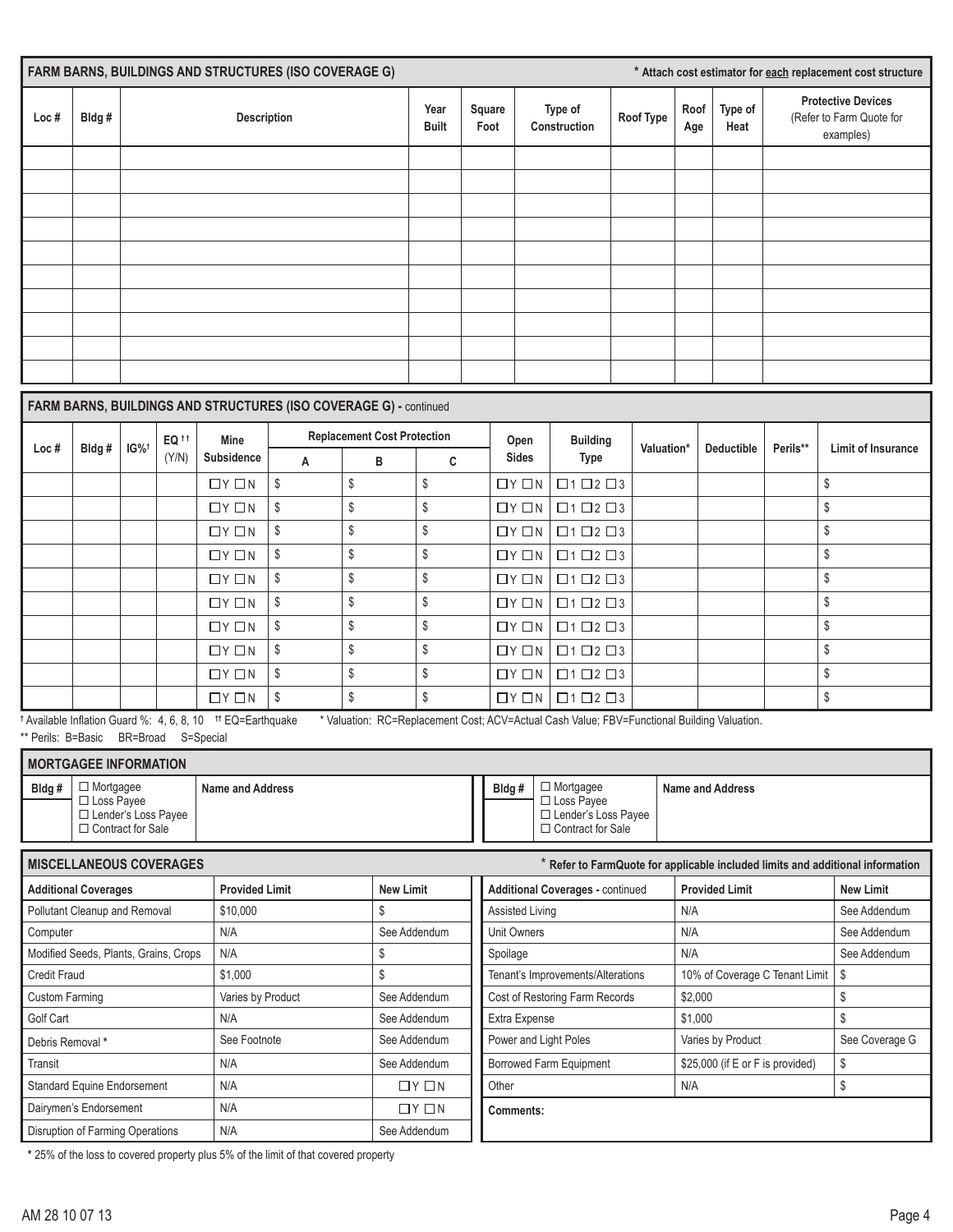|                           | FARM LIABILITY O                  |                                                                  |                                                                                                                                                    |                             |                           |                           | <b>COMMERCIAL GENERAL LIABILITY LE</b>                                                                                                                                      |                                                                                   |                             |                           |
|---------------------------|-----------------------------------|------------------------------------------------------------------|----------------------------------------------------------------------------------------------------------------------------------------------------|-----------------------------|---------------------------|---------------------------|-----------------------------------------------------------------------------------------------------------------------------------------------------------------------------|-----------------------------------------------------------------------------------|-----------------------------|---------------------------|
| Coverages                 |                                   | Occurrence                                                       | Aggregate                                                                                                                                          | <b>Fire Damage</b><br>Limit | <b>Medical</b><br>Payment | Coverages                 | Occurrence                                                                                                                                                                  | Aggregate                                                                         | <b>Fire Damage</b><br>Limit | <b>Medical</b><br>Payment |
| <b>Limit of Liability</b> |                                   | \$                                                               | \$                                                                                                                                                 | \$                          | \$5,000                   | <b>Limit of Liability</b> | \$                                                                                                                                                                          | $$\mathbb{S}$$                                                                    | \$                          | \$5,000                   |
|                           |                                   | □ Exclude Personal and Advertising Injury                        |                                                                                                                                                    |                             |                           |                           | □ Include Products/Completed Operations                                                                                                                                     |                                                                                   |                             |                           |
|                           | $\Box$ Exclude Advertising Injury |                                                                  |                                                                                                                                                    |                             |                           |                           | $\Box$ Exclude Personal and Advertising Injury                                                                                                                              |                                                                                   |                             |                           |
| <b>LIABILITY</b>          |                                   |                                                                  |                                                                                                                                                    |                             |                           |                           |                                                                                                                                                                             |                                                                                   |                             |                           |
| Loc#                      | Code                              |                                                                  |                                                                                                                                                    |                             | Coverage                  |                           |                                                                                                                                                                             |                                                                                   | <b>Exposure Basis</b>       |                           |
|                           |                                   |                                                                  |                                                                                                                                                    |                             |                           |                           |                                                                                                                                                                             |                                                                                   |                             |                           |
|                           |                                   |                                                                  |                                                                                                                                                    |                             |                           |                           |                                                                                                                                                                             |                                                                                   |                             |                           |
|                           |                                   |                                                                  |                                                                                                                                                    |                             |                           |                           |                                                                                                                                                                             |                                                                                   |                             |                           |
|                           |                                   |                                                                  |                                                                                                                                                    |                             |                           |                           |                                                                                                                                                                             |                                                                                   |                             |                           |
|                           |                                   |                                                                  |                                                                                                                                                    |                             |                           |                           |                                                                                                                                                                             |                                                                                   |                             |                           |
|                           |                                   |                                                                  |                                                                                                                                                    |                             |                           |                           |                                                                                                                                                                             |                                                                                   |                             |                           |
|                           |                                   |                                                                  |                                                                                                                                                    |                             |                           |                           |                                                                                                                                                                             |                                                                                   |                             |                           |
|                           |                                   |                                                                  |                                                                                                                                                    |                             |                           |                           |                                                                                                                                                                             |                                                                                   |                             |                           |
|                           |                                   |                                                                  |                                                                                                                                                    |                             |                           |                           |                                                                                                                                                                             |                                                                                   |                             |                           |
|                           |                                   |                                                                  |                                                                                                                                                    |                             |                           |                           |                                                                                                                                                                             |                                                                                   |                             |                           |
|                           |                                   |                                                                  |                                                                                                                                                    |                             |                           |                           |                                                                                                                                                                             |                                                                                   |                             |                           |
|                           |                                   |                                                                  |                                                                                                                                                    |                             |                           |                           |                                                                                                                                                                             |                                                                                   |                             |                           |
|                           |                                   | <b>UNDERWRITING INFORMATION</b>                                  |                                                                                                                                                    |                             |                           |                           |                                                                                                                                                                             | * If the answer to any question is yes, please explain using the comments section |                             |                           |
|                           |                                   | Does the agent know the applicant? Number of years:              |                                                                                                                                                    |                             |                           |                           |                                                                                                                                                                             |                                                                                   | $\Box$ YES                  | $\square$ NO              |
| 2.                        |                                   |                                                                  | Has the agent personally inspected the premises and property? Date of last inspection: _                                                           |                             |                           |                           |                                                                                                                                                                             |                                                                                   | $\square$ YES               | $\square$ NO              |
| 3.                        |                                   | Has insurance been transferred within the agency?                |                                                                                                                                                    |                             |                           |                           |                                                                                                                                                                             |                                                                                   | $\square$ YES               | $\square$ NO              |
| 4.                        |                                   |                                                                  | Are independent contractors hired to perform any farming operation?                                                                                |                             |                           |                           |                                                                                                                                                                             |                                                                                   | $\square$ YES               | $\square$ NO              |
| 5.                        |                                   | Are there any custom farming operations?                         | Receipts \$                                                                                                                                        |                             |                           |                           |                                                                                                                                                                             |                                                                                   | $\square$ YES               | $\square$ NO              |
| 6.                        |                                   | Are there any custom feeding operations? Type:                   |                                                                                                                                                    |                             | Number of Head: __        |                           |                                                                                                                                                                             |                                                                                   | $\square$ YES               | $\square$ NO              |
| 7.                        |                                   |                                                                  | Is any part of the farm used or leased for organized recreational use?                                                                             |                             |                           |                           |                                                                                                                                                                             |                                                                                   | $\square$ YES               | $\square$ NO              |
| 8.                        |                                   |                                                                  | Does applicant build, repair or design machinery, equipment or systems for anyone for a charge or fee?                                             |                             |                           | Receipts \$               |                                                                                                                                                                             |                                                                                   | $\square$ YES               | $\square$ NO              |
| 9.                        |                                   |                                                                  | Does applicant mix, process, slaughter, butcher or otherwise prepare for any "end" consumer his or any other grower's product?                     |                             |                           |                           |                                                                                                                                                                             |                                                                                   | $\square$ YES               | $\square$ NO              |
|                           |                                   |                                                                  | 10. Does applicant handle any product, such as seed, fertilizer, sprays, etc. for resale?                                                          |                             |                           |                           |                                                                                                                                                                             |                                                                                   | $\square$ YES               | $\square$ NO              |
|                           |                                   |                                                                  | 11. Are any contract or service operations performed for others such as tilling, excavating or ditching?                                           |                             |                           |                           |                                                                                                                                                                             |                                                                                   | $\Box$ YES                  | $\square$ NO              |
|                           |                                   | hay rides, corn mazes or Christmas tree sales uses?              |                                                                                                                                                    |                             |                           |                           | 12. Are the farm premises open to the public for roadside stands, "U-Pick," recreational, "rent-a-garden," auction, sales, show, food or beverage service, animal boarding, |                                                                                   | $\square$ YES               | $\square$ NO              |
|                           |                                   |                                                                  | 13. Are any portions of the farm rented or leased or used by any other individual, corporation or interest for other than farming?                 |                             |                           |                           |                                                                                                                                                                             |                                                                                   | $\square$ YES               | $\square$ NO              |
|                           |                                   | 14. Does applicant prepare and sell animal feed?                 |                                                                                                                                                    |                             |                           |                           |                                                                                                                                                                             |                                                                                   | $\square$ YES               | $\square$ NO              |
|                           |                                   |                                                                  |                                                                                                                                                    |                             |                           |                           | 15. Are there any unusual hazards such as but not limited to: open dump pits, silage pits, sump holes, lakes, reservoirs and/or airstips on premises?                       |                                                                                   | $\square$ YES               | $\square$ NO              |
|                           |                                   |                                                                  | 16. Does the applicant have any potentially dangerous animals or exotic pets?                                                                      |                             |                           |                           |                                                                                                                                                                             |                                                                                   | $\square$ YES               | $\square$ NO              |
|                           |                                   | 17. Is any land held for real estate development or speculation? |                                                                                                                                                    |                             |                           |                           |                                                                                                                                                                             |                                                                                   | $\square$ YES               | $\square$ NO              |
|                           |                                   |                                                                  | 18. Is the applicant engaged in any other business, profession or trade?                                                                           |                             |                           |                           |                                                                                                                                                                             |                                                                                   | $\square$ YES               | $\square$ NO              |
|                           |                                   |                                                                  | 19. If livestock is kept, are all areas well-fenced? If no, please explain.                                                                        |                             |                           |                           |                                                                                                                                                                             |                                                                                   | $\square$ YES               | $\square$ NO              |
|                           |                                   | Premises is in: $\Box$ open range area $\Box$ closed range area  |                                                                                                                                                    |                             |                           |                           |                                                                                                                                                                             |                                                                                   |                             |                           |
|                           |                                   | than business property? If no, explain.                          |                                                                                                                                                    |                             |                           |                           | 20. Are the described insured premises the only premises which the applicant or spouse owns, rents or operates as a farm or ranch, or maintains as a residence, other       |                                                                                   | $\square$ YES               | $\square$ NO              |
|                           |                                   |                                                                  | 21. Any private saddle animals owned? If so, use and number of animals?<br>If more than 4 animals, please complete equine liability questionnaire. |                             |                           |                           |                                                                                                                                                                             |                                                                                   | $\square$ YES               | $\square$ NO              |
|                           |                                   | 22. Any non-owned horses on any insured premises?                | If yes, must complete equine liability questionnaire and provide copy of hold harmless and boarding agreement.                                     |                             |                           |                           |                                                                                                                                                                             |                                                                                   | $\square$ YES               | $\square$ NO              |
|                           |                                   |                                                                  | 23. Are any of the insured farm dwellings or buildings unoccupied for more than 30 consecutive days during the policy period?                      |                             |                           |                           |                                                                                                                                                                             |                                                                                   | $\square$ YES               | $\square$ NO              |
|                           |                                   |                                                                  | 24. Does applicant maintain any vacation, seasonal, or additional primary residence?                                                               |                             |                           |                           |                                                                                                                                                                             |                                                                                   | $\square$ YES               | $\square$ NO              |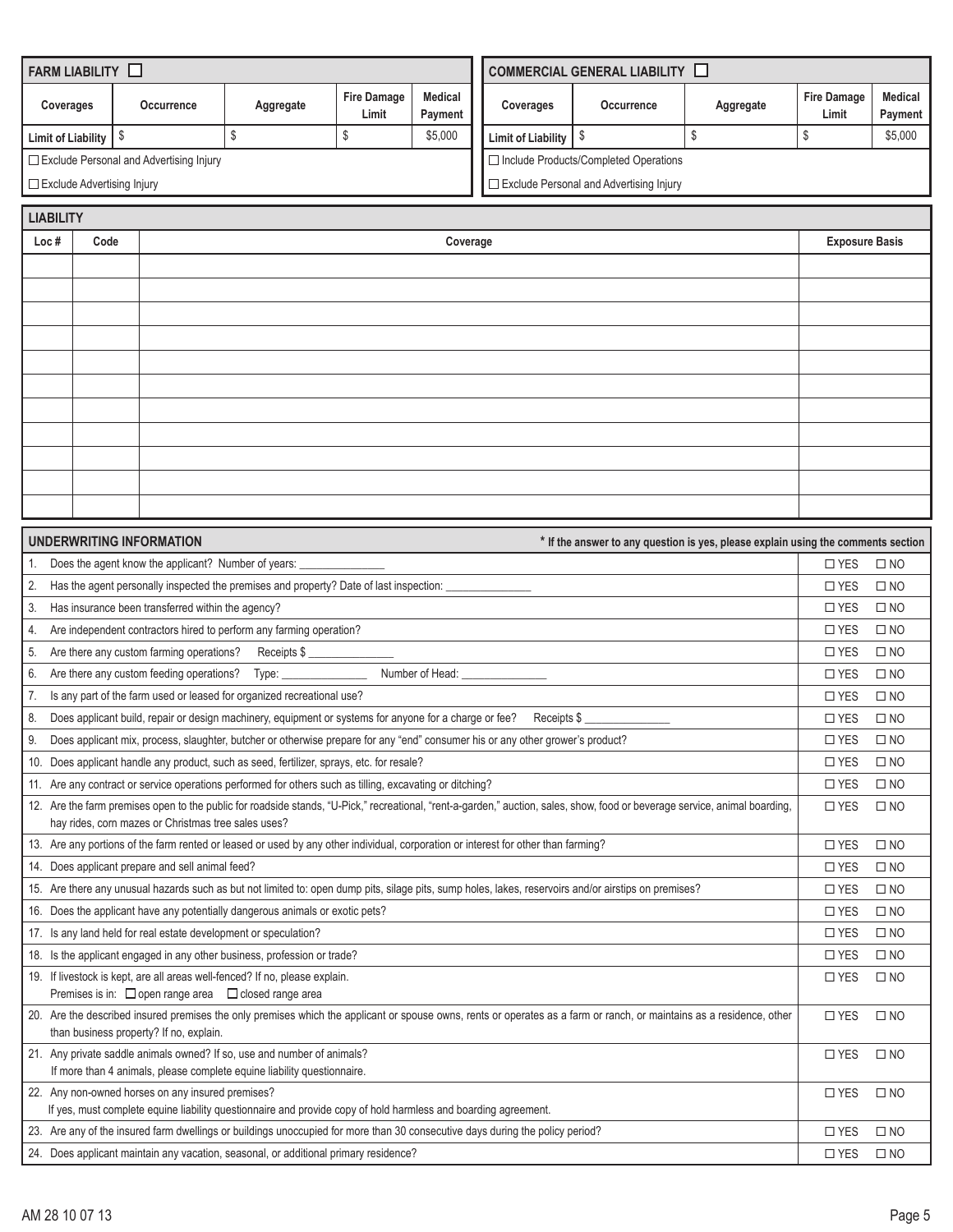| <b>UNDERWRITING INFORMATION - continued</b>                                                                            |               |              |
|------------------------------------------------------------------------------------------------------------------------|---------------|--------------|
| 25. If dairy farm, is there any processing of milk?                                                                    | $\square$ YES | $\square$ NO |
| 26. If dairy farm, is there any retail sales of milk products to the public?<br>Receipts \$                            | $\square$ YES | $\square$ NO |
| 27. Number of cows milked?                                                                                             |               |              |
| 28. Are any premises used for hunting purposes?                                                                        | $\square$ YES | $\square$ NO |
| $\Box$ By owners                                                                                                       |               |              |
| $\Box$ Rented to others: $\Box$ no charge $\Box$ fee Receipts \$                                                       |               |              |
| 29. Does applicant maintain a non-farm office, private school, and/or daycare in an insured building?                  | $\square$ YES | $\square$ NO |
| 30. Is there a swimming pool on the premises?                                                                          | $\square$ YES | $\square$ NO |
| If yes, please complete the swimming pool/trampoline questionnaire and attach photo.                                   |               |              |
| 31. Do you own a trampoline?                                                                                           | $\square$ YES | $\square$ NO |
| If yes, please complete the swimming pool/trampoline questionnaire and attach photo.                                   |               |              |
| 32. Does applicant serve on any boards for remuneration?                                                               | $\square$ YES | $\square$ NO |
| 33. Is the applicant a subsidiary of another or does the applicant have subsidiaries?                                  | $\square$ YES | $\Box$ NO    |
| 34. Please list the names of all officers/owners of the farming entity (Corporation, Partnership, Joint Venture, LLC): |               |              |
|                                                                                                                        |               |              |
|                                                                                                                        |               |              |
| 35. Is a formal safety program in existence?                                                                           | $\square$ YES | $\square$ NO |
| 36. Are there any packing or cold storage operations for others?                                                       | $\square$ YES | $\square$ NO |
| 37. Do you own dogs? If yes, how many and what breed?                                                                  | $\square$ YES | $\square$ NO |
| Number<br><b>Breed</b>                                                                                                 |               |              |
|                                                                                                                        |               |              |
|                                                                                                                        |               |              |
| 38. Is property kept at any location other than an insured location?                                                   | $\square$ YES | $\square$ NO |
| 39. What is the maximum value of equipment at any one location? \$                                                     |               |              |
| What is the radius of operation of equipment? Miles:<br>40.                                                            |               |              |
| 41. How far away from structures is gasoline or fuel stored? Distance: _________<br>(t)                                |               |              |
| 42. What are the annual gross farming receipts? \$                                                                     |               |              |
|                                                                                                                        |               |              |
| APPLICATION UNDERWRITING INFORMATION/NATURE OF BUSINESS DESCRIPTION                                                    |               |              |
| <b>Comments or Other Instructions:</b>                                                                                 |               |              |
|                                                                                                                        |               |              |
|                                                                                                                        |               |              |
|                                                                                                                        |               |              |
|                                                                                                                        |               |              |
|                                                                                                                        |               |              |
|                                                                                                                        |               |              |
|                                                                                                                        |               |              |
|                                                                                                                        |               |              |
|                                                                                                                        |               |              |
|                                                                                                                        |               |              |
|                                                                                                                        |               |              |
|                                                                                                                        |               |              |
|                                                                                                                        |               |              |
|                                                                                                                        |               |              |
|                                                                                                                        |               |              |
|                                                                                                                        |               |              |
|                                                                                                                        |               |              |
|                                                                                                                        |               |              |